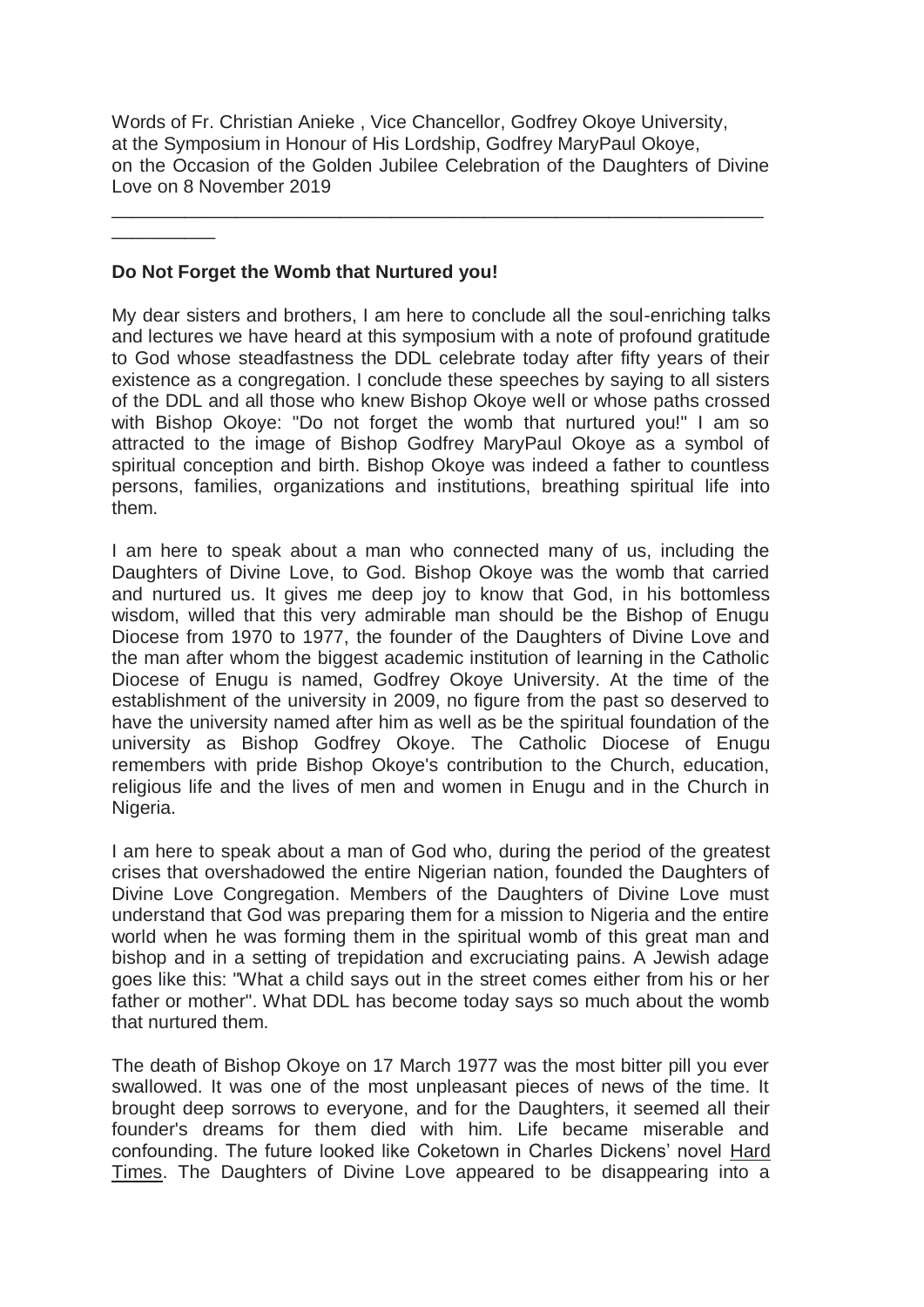blackhole of inaction and nonexistence. Today the narrative has changed. Today the breathtaking growth and spread of this Congregation with multifaceted, multicoloured achievements cannot but be called a miracle, jolting us into the awareness that setbacks in life are stepping stones to success. Today, as you turn 50, you certainly realize that those initial sufferings have made you remain strong, focused and the unmistakable DDL you are. Today, as you turn 50, you must make sure that your successes continue to express your founding vision and mission, especially the spread of the aroma of divine love in every nook and cranny of the world.

I believe that after 50 years, you have got a treasure you can always fall back on: your collective and individual experiences. Aren't these experiences the reason why you chose to celebrate God's steadfastness? On the occasion of this memorable jubilee, you affirm that God is steadfast in his love and care in spite of human physical and spiritual hiccups. God has remained the robust foundation on which you stand and grow in spite of human fragility.

My beloved Daughters of the Divine Love, you have had your fair share of sufferings. You were like an orphan after the shocking event of 17 March 1977. Your experience then was comparable to that of a girl child, Abigail, who was orphaned weeks after she turned five. Abigail was the second daughter and last child of a family of five. After the burial of her parents, Abigail's uncles sent her siblings away to become house helps to other families who sheltered them. Abigail was too young to be sent to another family, so she stayed with her grandmother. Under the grandmother's guide and nurturing, Abigail grew to become intelligent and smart. She learnt to unravel sophisticated domestic and life matters and had a lot of wisdom. After her secondary school, Abigail got admission to read Pharmacy at the University of PortHarcourt. Since her grandmother could not afford her fees at the university, Abigail sought the assistance of one of her very rich uncles. This uncle called a meeting of the rest of the family members to discuss the future of Abigail. At that meeting, Abigail was told to get married to a stranger whom the uncle brought to the meeting. Abigail knew she had lost all chances of being helped by anyone when she rejected the marriage. She knew she had to weather the storm and build her life from scratch. The family's unambiguous you-are-on-your-own language did not deter her. She had a dream and she was determined not to allow financial constraints to stop her from realizing it. What she needed in order to realise her dream of becoming a professional pharmacist was courage, positive thinking and hardwork. She never missed any opportunity to develop herself. Abigail payed for her education with money she made from her petty trading. She graduated, though two years later than her mates.

I am sure the Daughters can identify with the story of Abigail. Your miraculous survival after the death of Bishop Okoye is evidence of strong nurturing and determination. Your foundation goes beyond the physical act of establishing your Congregation and of setting up canonical structures for your integration into the life of the church. A careful reading of "Godfrey Okoye's Retreat Talks" reveals the image of a father or a mother who not only gave birth to a child but who also nurtured and provided nourishment, friendship and teaching, as well as tenderly guided the steps of his or her little children in the way of Christian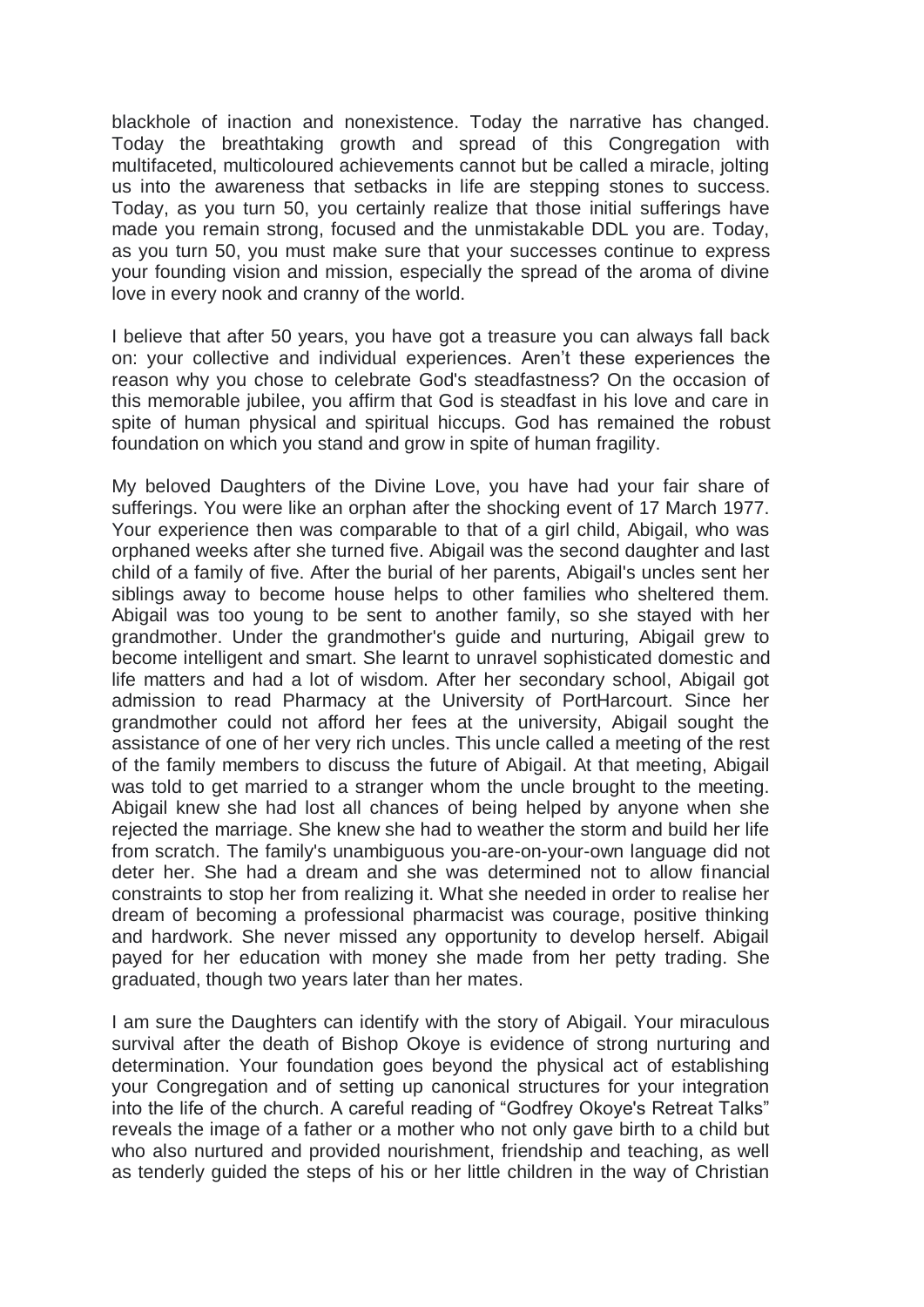discipleship. While he was founding the DDL, Bishop Okoye was thinking beyond the creation of one religious congregation. He was responding to the particular need of the country, which was immersed in a war, to build a united and reconciling community of young women aflame with the love of God. Through the DDL, he sowed a seed of love that would grow like a mustard seed into a big tree, whose branches have spread to the whole world.

Bishop Okoye gave you the most noble, enriching and prestigious definitions of human and religious life. His desire was that you become women burning with the love of God, and in fact, that you become saints. The highest honour and appreciation you could give to this noble pillar of your life is that you do not settle for mediocrity or for anything less than what he envisioned for you. Mediocrity settles for the minimum but your founder envisioned excellence for you.

The Catholic Diocese of Enugu remains grateful to this bishop who was a true shepherd of the flock of God in Enugu. He encouraged and engaged people and communities to work for God, and to willingly donate land and landed properties to the Church. The Diocese is still building on lands he acquired more than five decades ago. Godfrey Okoye University owes a huge debt of gratitude to the man who acquired the land for its main campus and whose spirituality and prayers have become the secret of its astronomical rise in academia. Nigerian is indebted to this statesman, whose peace coordinating efforts during the civil war saved the lives of many Nigerians.

My beloved DDL, as you turn 50, I read to you the famous poem of Robert Frost:

The Road Not Taken Two roads diverged in a yellow wood, And sorry I could not travel both And be one traveler, long I stood And looked down one as far as I could To where it bent in the undergrowth;

Then took the other, as just as fair And having perhaps the better claim, Because it was grassy and wanted wear; Though as for that, the passing there Had worn them really about the same,

And both that morning equally lay In leaves no step had trodden black Oh, I kept the first for another day! Yet knowing how way leads on to way, I doubted if I should ever come back.

I shall be telling this with a sigh Somewhere ages and ages hence: two roads diverged in a wood, and I -- I took the one less traveled by,